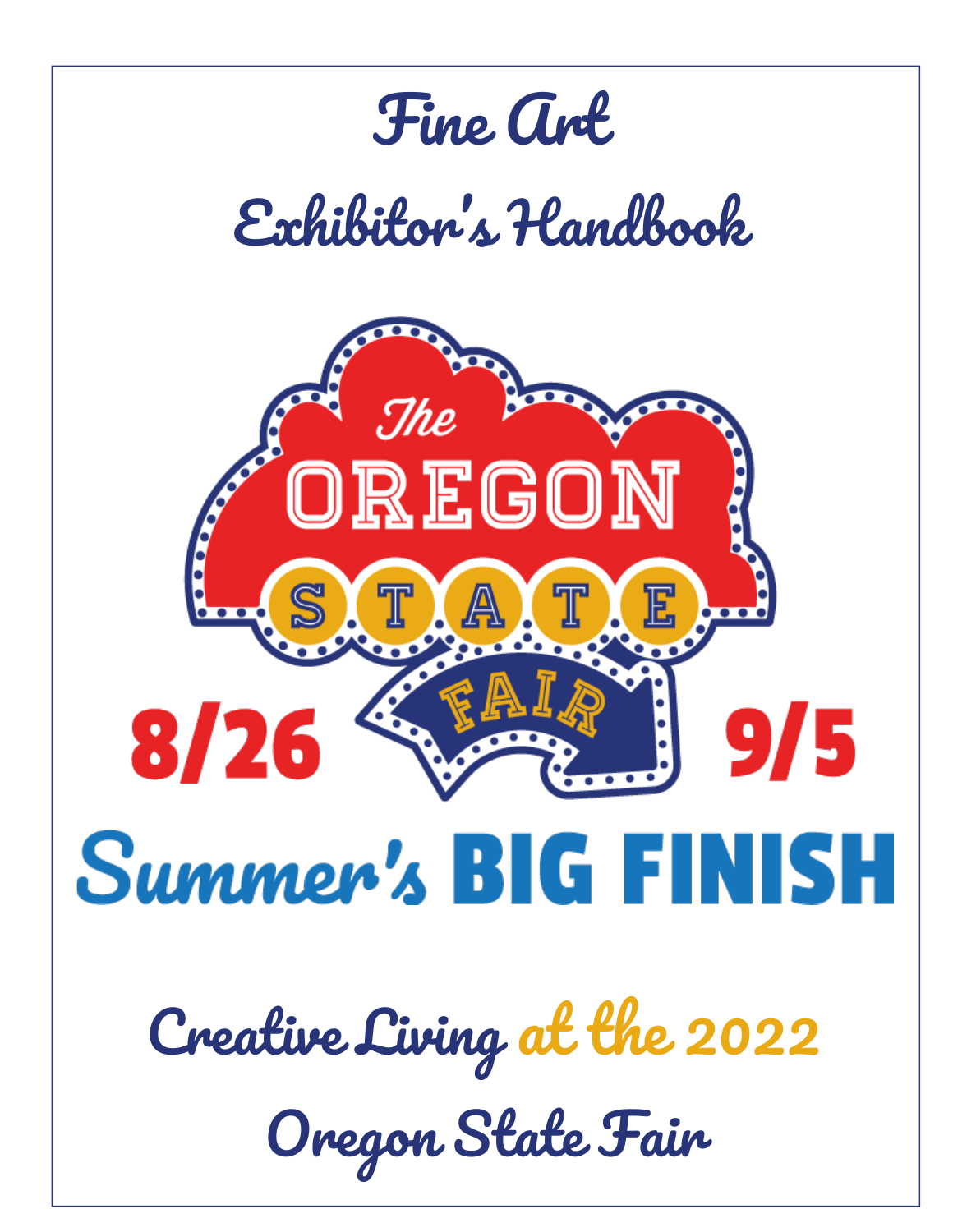# FINE ART

# **Notable in 2022 for Fine Art Exhibits**

### **New Location for Visual Arts**

Visual Arts including the Fine Art Exhibit will be in Cascade Hall this year. Entries will be delivered to Cascade Hall and displayed there during Fair.

### **All Juried Exhibitions Continue to be entered Digitally**

Entries will be submitted and juried into the exhibition via an easy online process for all JURIED EXHIBITIONS which includes three Divisions:

Professional (110), Non-Professional (112) and the Oregon Award (111). (See next page.) **Entrants will be notified by Email whether their artwork has been accepted for display and only those that are accepted will be delivered during art intake.**

### **Oregon Award**

A crowd favorite, the Oregon Award continues. There is a \$5 entry fee for this juried exhibit which is open to any artist (Professional, Non-Professional or Young Artist). Certain criteria must be met to be eligible for display. (See Divisions pages.)

| <b>2022 EXHIBITION CALENDAR</b>                                                                                                                          |                                                                             |
|----------------------------------------------------------------------------------------------------------------------------------------------------------|-----------------------------------------------------------------------------|
| <b>Online Registration Opens:</b>                                                                                                                        | Wednesday, June 1                                                           |
| Online Entry Deadline for<br>Pro, Non-Pro and Oregon Award:                                                                                              | Monday, July 18, 10 pm                                                      |
| Email notification of acceptance sent:                                                                                                                   | No later than August 3                                                      |
| Online Entry Deadline for Young Artists:                                                                                                                 | Wednesday, August 10, 10 pm                                                 |
| Art Intake - deliver accepted juried entries<br>and all Young Artist entries:                                                                            | Friday, August 12, 2 pm to 6 pm and<br>Saturday, August 13, 10 am to 2 pm   |
| Enter Red Gate on 17 <sup>th</sup> Street and proceed to Cascade Hall.<br>Bring a copy of your online registration receipt (see instructions next page). |                                                                             |
| Oregon State Fair Dates:                                                                                                                                 | Friday, August 26 - Monday, Sept. 5                                         |
| Artists retrieve all unsold entries:                                                                                                                     | Tuesday, September 6, 2 pm to 7 pm<br>Wednesday, September 7, 10 am to 2 pm |
| Any items not picked up by final return day will be forfeited.                                                                                           |                                                                             |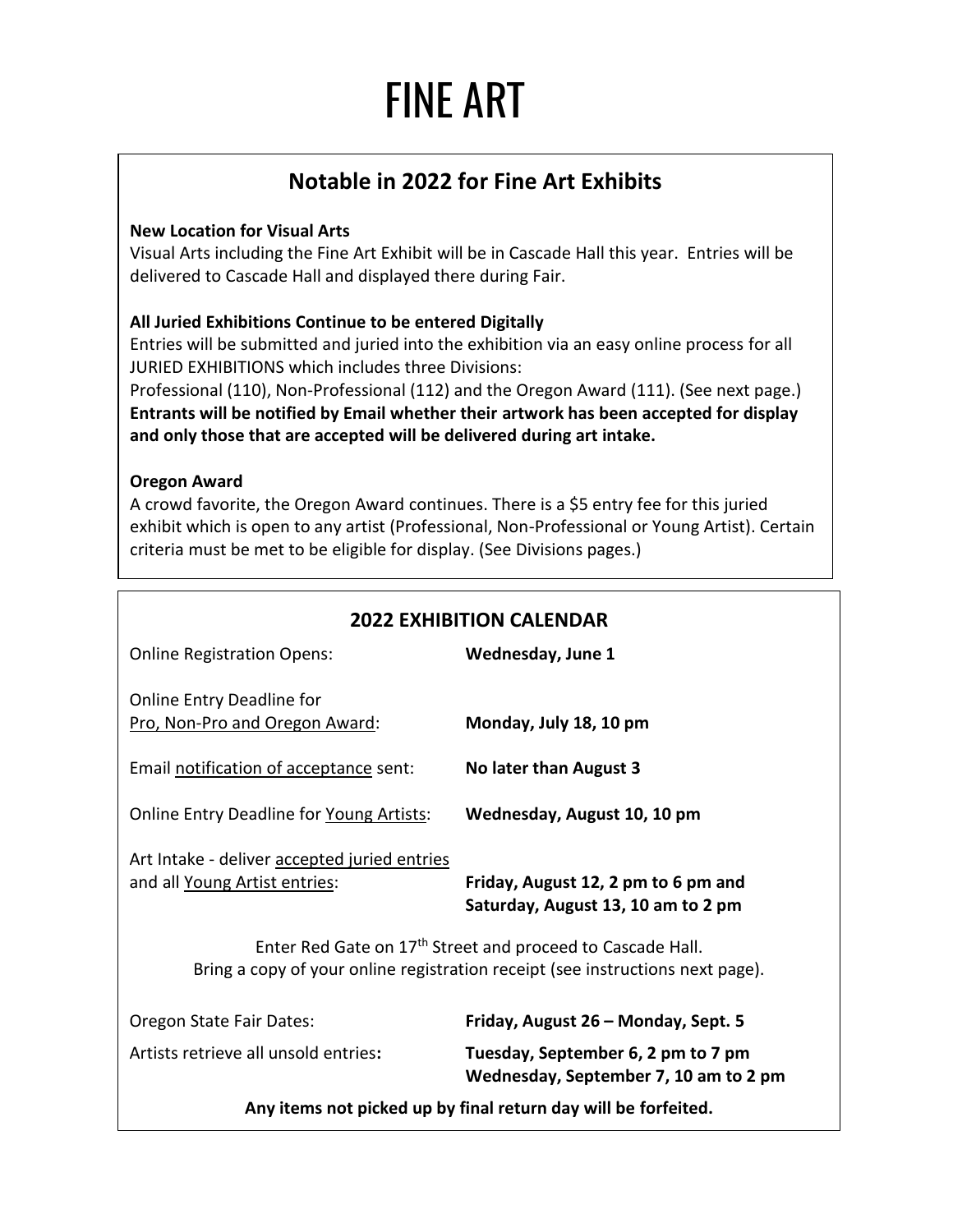The Oregon State Fair uses Showorks, an online entry program that is an industry standard. This user-friendly program can be trusted to accurately enter you into our competitions and allows for efficient communications via email.

Names, addresses, titles, etc. will be used **exactly as entered** for title tags and payment of awards. Pay attention to accuracy and enter information as you would like it displayed.

# **ONLINE ENTRY AND REGISTRATION INSTRUCTIONS**

### **ONLINE ENTRY OPENS JUNE 1, 2022**

Read the complete rules, division descriptions, and entry information in the Handbook **BEFORE** going to Online Registration.

- **1.** Then go to **[https://oregonva.fairwire.com](https://oregonva.fairwire.com/)**
- **2.** Click **Register**, or **Sign In** (for return visits after registering).
	- Register using your First and Last Name and create a password (write password down).
	- Fill in requested information, including email address. Enter age **only** if under 19. Click **Continue**.
	- Select **Department** ex.: Fine Art
	- Select **Division** ex.: Non-Professional, Division 112
	- Fill in all information for your entry, including a brief **Description**.
- **3. Professionals, Non-Professionals and Oregon Award entries require the uploading of photos of arwork. Files size is limited to 8 MB and acceptable formats** are .jpeg, .gif, .bmp, and .png. After payment of fees, a notification will appear. Click "Upload Files" then click "Choose File" and choose a saved image from your computer. Click "Open" and confirm the thumbnail to the right of the title is correct photo, then Click "Upload". When progress reaches 100% and Upload Complete, click "Next" and repeat the steps for each entry.
- **4. Young Artists (Teen/Junior):** Complete the registration or payment process. No image upload is necessary unless entering Oregon Award.
- **5.** When all your information is complete, click **Add Entry to Cart** and follow instructions to check out. (NOTE: If you think you may want to modify your entries, you may save your current session and check out at a later session. Be sure **to Check Out before the closing date; entries are not submitted to the Fair office until the check out process is complete.)**
- **6.** Fill in "**yes**" at the statement to agree to all the terms and conditions of entry as defined in this Handbook.
- **7.** Click **Submit**.
- **8.** Please print and bring a copy of your detailed online entry receipt **with your entries** when you bring them to the Fair.

Please contact us with any questions. 971-701-6571 or email [creativeliving@oregonstatefair.org](mailto:creativeliving@oregonstatefair.org)

By submitting an entry into the Fair, exhibitors agree to abide by all rules, regulations and entry requirements of the Fair and of the competition(s) to which they are submitting entries. **It is important that exhibitors read and be familiar with the General Rules as well as the Exhibition Standards in this Handbook.**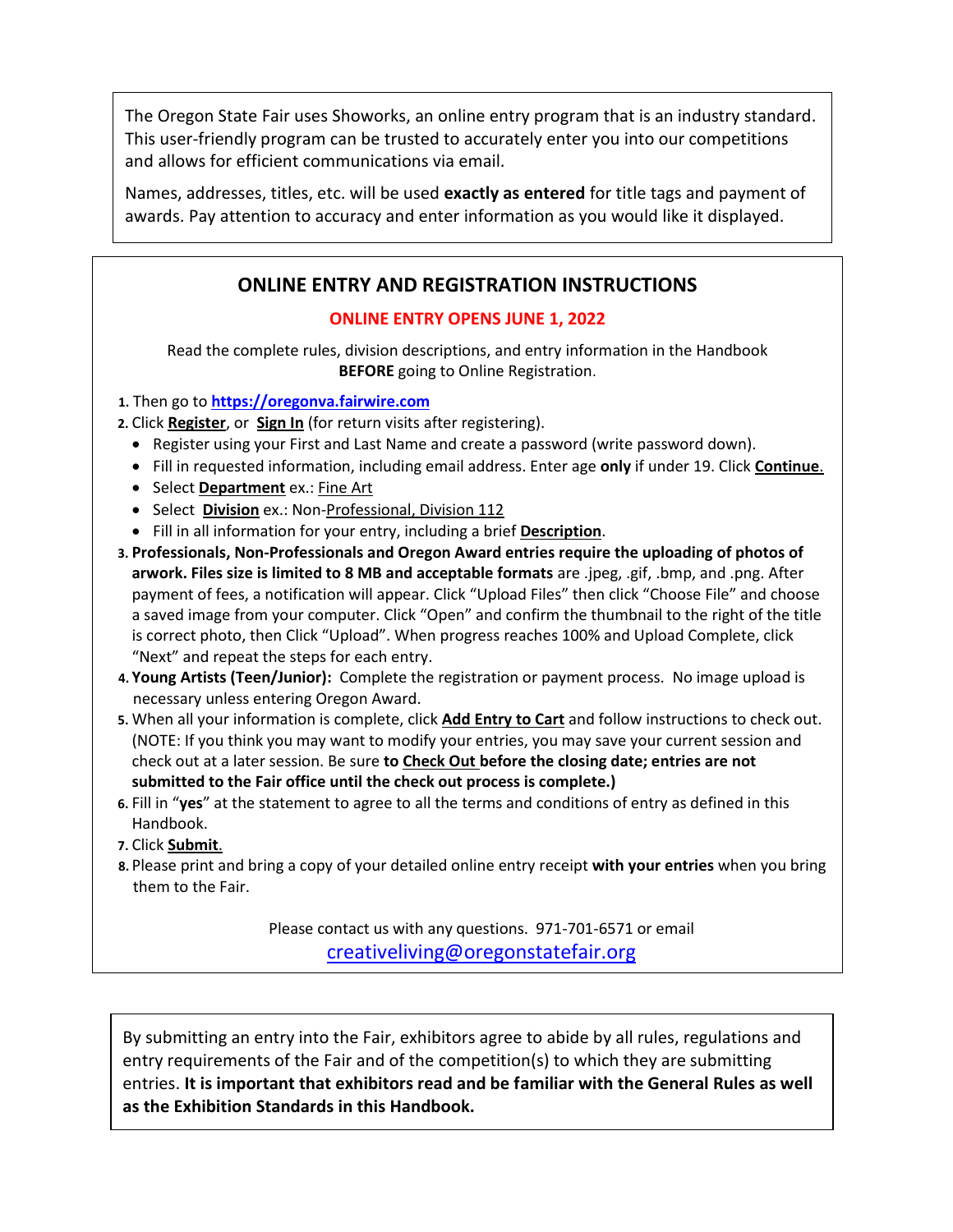# GENERAL RULES

- **1.** Oregon State Fair (OSF) competitions are open to residents of Oregon only. Entries do not need to be entered or have won at a county fair to be eligible for any competition.
- **2.** All articles must be the handiwork of the exhibitor and not been previously exhibited at the Oregon State Fair.
- **3.** Online entries must be submitted by the date indicated within each Department Handbook. Paper applications will not be accepted. Information must be accurate and complete. Walk-in entries may be accepted during intake on a limited basis and only if approved. No walk-ins for juried divisions.
- **4.** Entries must be delivered and removed only during the scheduled times. Any exception shall be at the discretion of OSF staff.
- **5.** Entries will receive a claim check upon delivery. Exhibitor must present claim check or valid Oregon ID when picking up entries.
- **6.** Some competitions require an entry fee. See specific departments for fee and processing information.
- **7.** OSF staff or a judge may disqualify or transfer any exhibit which is not a true representation of the class in which it is entered or if rules are not followed.
- **8.** Judging is closed to the public unless otherwise noted. Every reasonable effort is made to secure highly qualified judges with expertise in their field.
- **9.** Entries by OSF staff or judges are prohibited in the department in which they are working. They may enter other departments.
- **10.** Ribbons and/or prizes will be awarded as warranted. All judges' results are final. Results cannot be provided over the phone but will be posted online when available. (www.oregonstatefair.org)
- **11.** Protests may be submitted to the Creative Living office accompanied by a deposit of \$25 which will be forfeited if the protest is not sustained. Protests must plainly state the cause of the complaint or appeal and submitted within 24 hours of the action.
- **12.** Ribbons and scorecards (as available) are provided with return of entries after Fair. See specific departments for return days.
- **13.** OSF is authorized to use any and all photographs, video and or digital images related to the entry for promotional purposes.
- **14.** Exhibitors shall indemnify OSF from and against all claims for damage to persons or property caused by them or their exhibits.
- **15.** OSF will take reasonable precautions to ensure safety of exhibits while on the fairgrounds, but will not be responsible for loss, damage, theft or injury of any kind to exhibits or exhibitors, unless the loss or damage is due to the negligence of OSF staff and volunteers.
- **16.** Exhibitors found in violation of rules, or to be in practices unethical or adverse to OSF, shall be penalized by forfeiture of awards and/or privileges, and removed from the exhibit.
- **17.** Items not picked up by final return days of each department are forfeited by exhibitor.

questions or differences in regard thereto, or otherwise arising out of, connected with or incidental to<br>State Fair. OSF further reserves the right to determine unforeseen matters not covered by General or<br>Compatition Bule The Oregon State Fair reserves the final and absolute right to interpret any and all terms, conditions, rules and regulations contained in any and all parts of Department Handbooks and to settle and determine all matters, questions or differences in regard thereto, or otherwise arising out of, connected with or incidental to the Oregon Competition Rules, and to withdraw award offerings in all Competitions should any emergency exist and circumstances demand.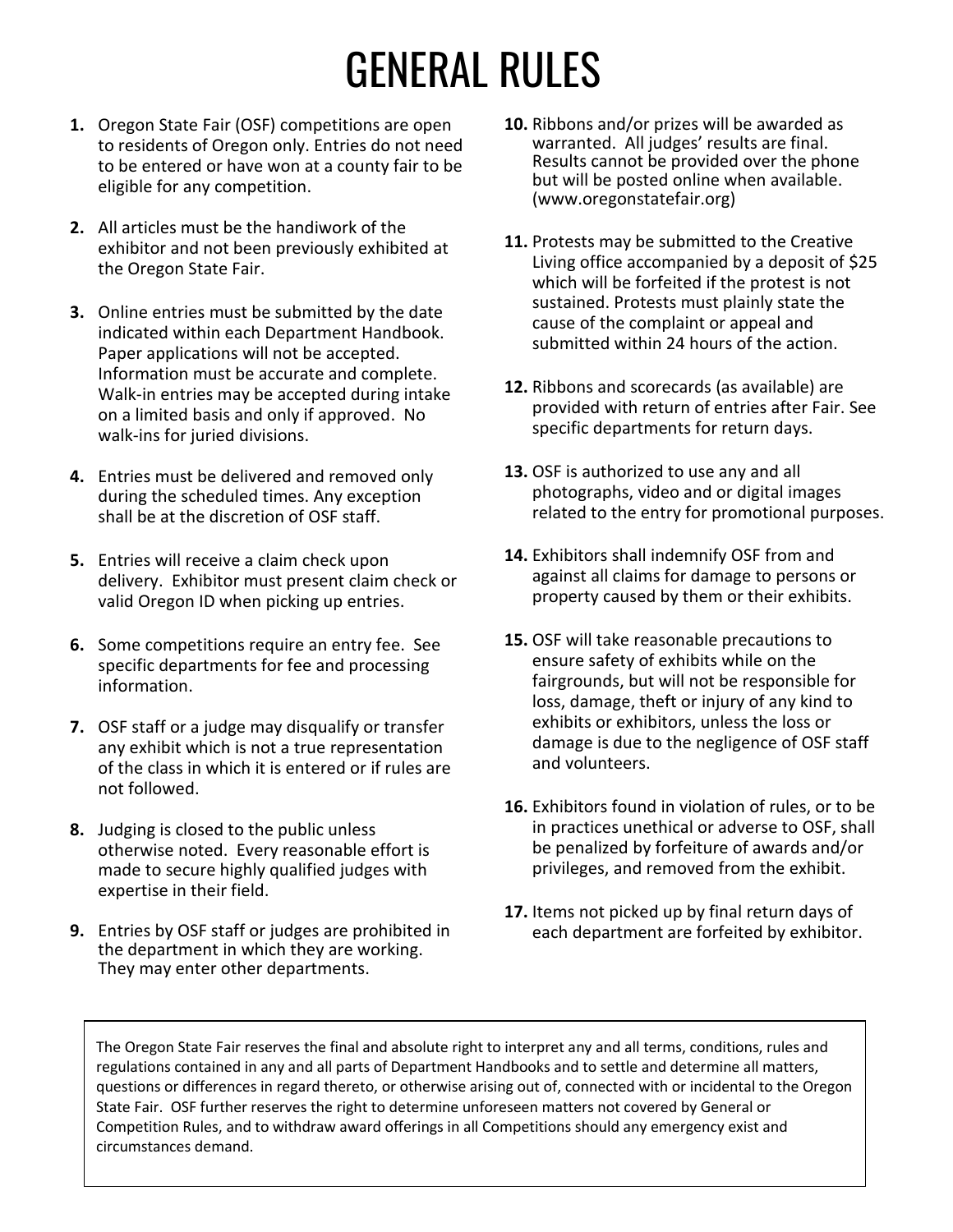# FINE ART COMPETITION RULES– Apply to all Divisions

- **1. All General Rules Apply.** Your submission indicates you have read and agree to abide by the General Rules and the Rules of this Competition.
- **2.** All fine art media is eligible with the exception of motion picture, video, or performance art.
- **3.** Artwork must be an original expression of the artist. No commercial pattern, kit, mold or mechanical reproduction.
- **4.** Artwork previously exhibited at the Oregon State Fair is ineligible for entry.
- **5. Professionals, Non-Professionals and Oregon Award entries** must upload images of their artwork for jurying. Acceptable formats are .jpeg, .gif, .bmp, .png only and the total file size must be 8 MB or less. Entries that do not abide by these requirements will be disqualified. Entrants will be notified by email of jurying results. Artwork accepted for display must be delivered on Art Intake days according to exhibition calendar. No substitutions allowed.
- **6.** Maximum size for two-dimensional artwork is 60" in either direction. Three-dimensional artwork should not exceed 100 lbx. Or 60" in height. This limitation may be lifted at the discretion of the Fine Art Coordinator and may be accepted if exhibition space is available.
- **7.** All 2-D work must be suitably framed and wired. NO SAWTOOTH HANGERS. (Please see hanging diagram).
- **8.** All elements of multi-piece sculptures and mixed media assemblages must be securely affixed. Artwork that contains loose or missing parts may not be displayed.
- **9.** All artwork must be accompanied by a 3" W x 5" H (max size) art info card or label affixed to the back or securely attached to the art (in the case of 3-D) that includes the following information: Artist's Name, phone number, title of artwork, medium and sale price (or not for sale (NFS)). See sample.
- **10.** Artwork may be offered for sale during the eleven days of Fair. Include your asking price (rounded to the nearest whole dollar) or mark NFS (not for sale) during the online entry process. Sold artwork will remain on display for the entire Fair, then provided to the purchaser after Fair. OSF will retain a 30% commission, and the artist's portion of the sale (70%) will be mailed within 30 days of the close of the Fair.
- **11.** At the discretion fo the judges or Fine Art Coordinator, work not meeting exhibition standards may not be accepted.
- **12.** Because the State Fair is a family-friendly event, OSF reserves the right to not display an entry considered inappropriate for children. In that case, every effort will be made to contact the artist prior to Fair opening.
- **13.** The Fine Arts Department does not carry insurance. Although the utmost care will be taken in handling artwork, OSF, its employees and volunteers are not respondible for loss or damage from whatever cause. Insurance is the sole responsibility of the artist.
- **14.** Artwork will remain on display for the duration of the exhibit, and must be picked up by date indicated on Calendar.
- **15.** Additional Exhibition Standards apply and are listed under each Division.

### **Choose your artwork thoughtfully**

Carefully evaluate the artwork you want to enter. For Juried Exhibitions, there may be stiff competition for acceptance, so choose your best work. Sales opportunities are plentiful during the Fair.

### **The quality of your artwork images is important**

For juried divisions (professional, non-professional, and Oregon Award), remember your art will be juried only from the photographs. Capture your images in good lighting in a professional manner. For 2-D art consider removing the frame, glass and mat to avoid glare and distractions in the photo. For 3-D work, use a solid colored background and get close to the object. Make sure the object is square in the viewfinder – not tilted or skewed – and that the desired image fills the viewfinder. Be sure your subject is in sharp focus. Blurry and low-resolution images make it hard for Jurors to see your artwork in its full glory. You may supply up to 3 great images to show the best of each entry, for example, one image should be the artwork in its entirety and the others could show detail, perspective, skills or style.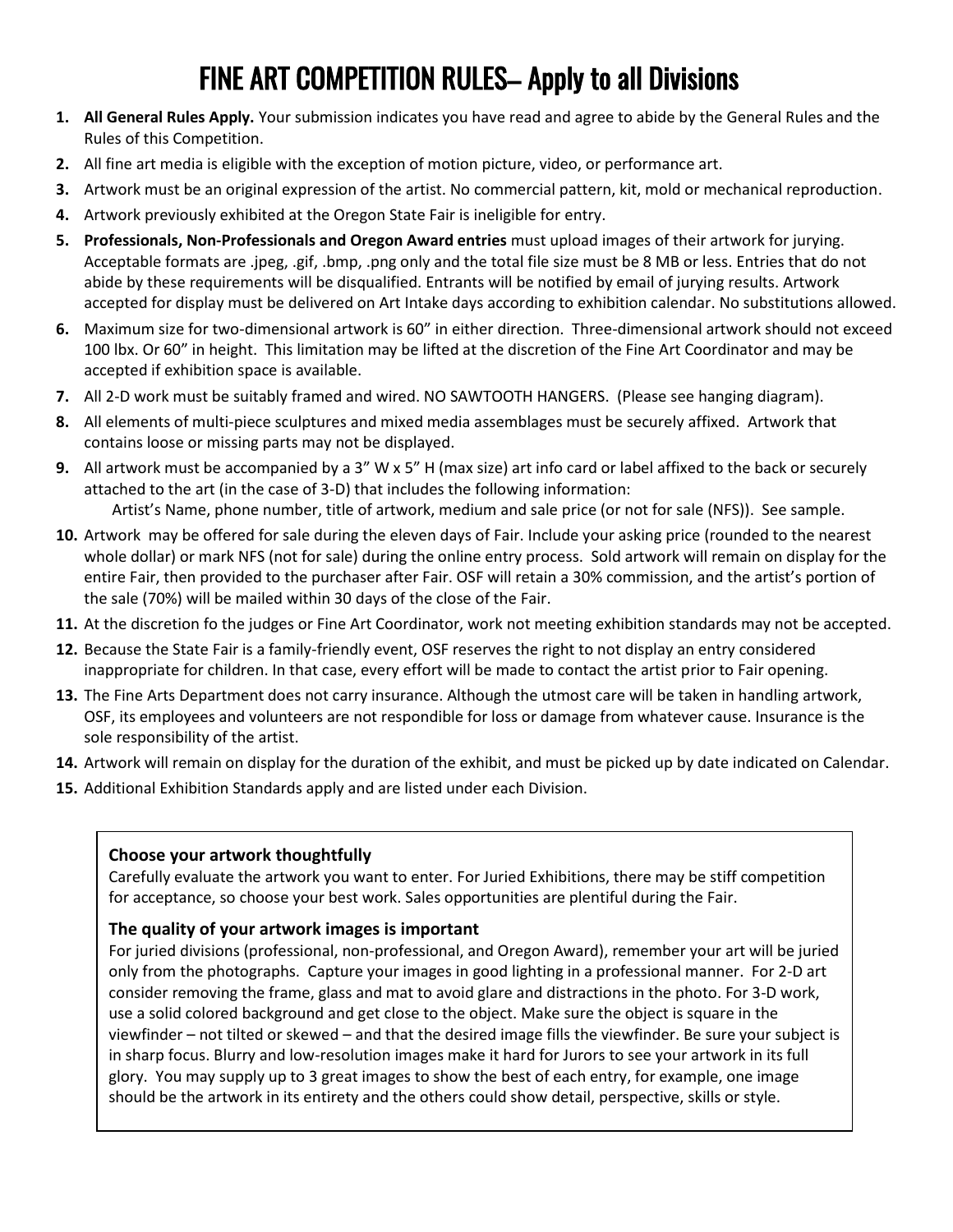# FINE ART JURIED DIVISIONS

## **DIVISION 110 – PROFESSIONAL**

*Any artist who is actively working in a visual art field and/or selling their artwork.*

- Artists will register and upload images of their artwork online by the entry deadline
- A limit of 2 (two) entries per exhibitor will be accepted for consideration
- There is a \$5.00 fee for EACH entry; **non-refundable whether accepted for display or not**
- You may upload 1 -3 images of each artwork (to show detail, perspectives, etc.)
- Notice of acceptance into the exhibition will be emailed by date stated on calendar
- **Cash Awards for First place; Second place; Third place; and Honorable Mention**

### **DIVISION 112 – NON-PROFESSIONAL**

*Any artist, who does not consider themselves a professional.*

- Artists will register and upload images of their artwork online by the entry deadline
- A limit of 2 (two) entries per exhibitor will be accepted for consideration
- There is a \$5.00 fee for EACH entry; **non-refundable whether accepted for display or not**
- You may upload 1 -3 images of each artwork (to show detail, perspectives, etc.).
- Notice of acceptance into the exhibition will be emailed by date stated on calendar.
- **Cash Awards for First place; Second place; Third place; and Honorable Mention**

# **DIVISION 111 – OREGON AWARD**

*Artwork submitted for the Oregon Award must clearly represent Oregon to be eligible.*

- Artists will register and upload images of their artwork online by the entry deadline, as well as a brief description that explains why your entry shold be considered for the Oregon Award
- A limit of 1 (one) entry per exhibitor will be accepted for consideration
- There is a \$5.00 fee; **non-refundable whether accepted for display or not**
- You may upload 1 -3 images of each artwork (to show detail, perspectives, etc.).
- Notice of acceptance into the exhibition will be emailed by date stated on calendar.
- **Cash Award**



Celebrate Oregon! Oregon Award entries must clearly represent Oregon to be eligible for exhibit. For example, a random flower image does not qualify, but an image of the State Flower does; a general beach scene does not qualify, but a beach image featuring Haystack Rock does. Consider subjects such as Oregon's landmarks, culture, and commodities. Write a brief description during registration to explain why it is eligible for this special exhibit.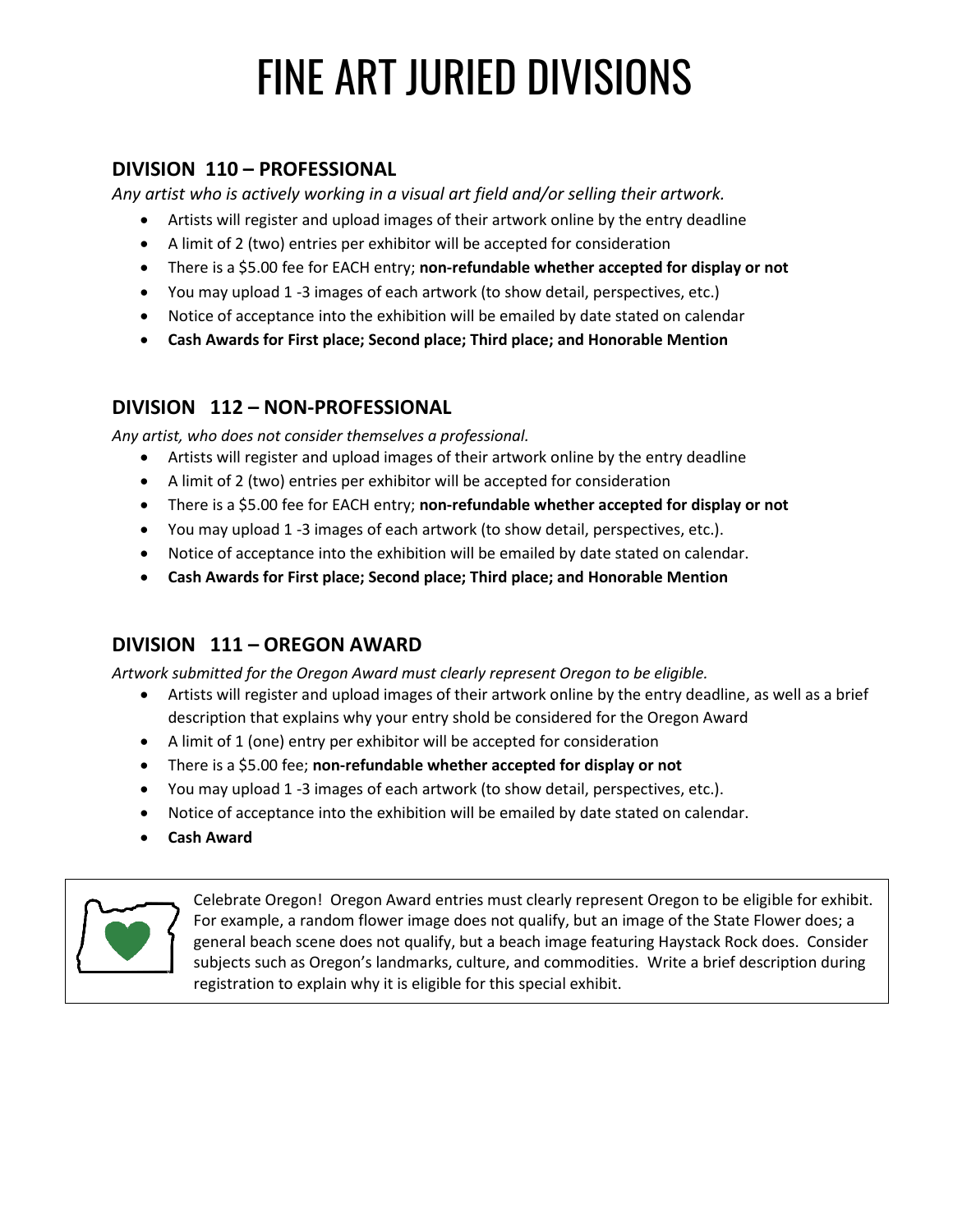# YOUNG ARTIST DIVISIONS

## **DIVISION 113 – TEEN (Ages 13 to 18)**

### **DIVISION 114 – JUNIOR (Ages 12 and Under)**

### **The following rules apply to both Teen and Junior Divisions:**

- Young artists may enter one (1) artwork in their age division
- Artwork must have been completed within the last two years
- Indicate age at time artwork was completed
- Young artists will register online by the entry deadline
- There is NO entry fee for Young Artists Divisions
- Artwork must be framed, however requirements are more relaxed for these divisions. Lower cost frames may be used (see next page)
- Art should be delivered on the Art Intake dates as stated on the calendar
- Artwork will be displayed as space allows
- For Divisions 113 and 114, ribbons will be presented for First Place, Second Place, Third Place, and possible Honorable Mention
- Young artists may also enter one (1) additional artwork in the Oregon Award Division, as long as the artwork meets the criteria, the artist uploads images of artwork and pays the **\$5 entry fee which is non-refundable** (see previous page for details)

#### **How to prepare your Art Info Card:**

| Name:                                            | Belinda Bobcat                       |
|--------------------------------------------------|--------------------------------------|
| Phone:                                           | 503-555-1212                         |
| Title:                                           | Imaginary Landscape #1               |
| Medium:                                          | Watercolor                           |
| Sale Price:                                      | \$100 (If not for sale indicate NFS) |
| Location:                                        | <b>Sisters Mountains</b>             |
| (Location only required on Oregon Award entries) |                                      |
|                                                  |                                      |